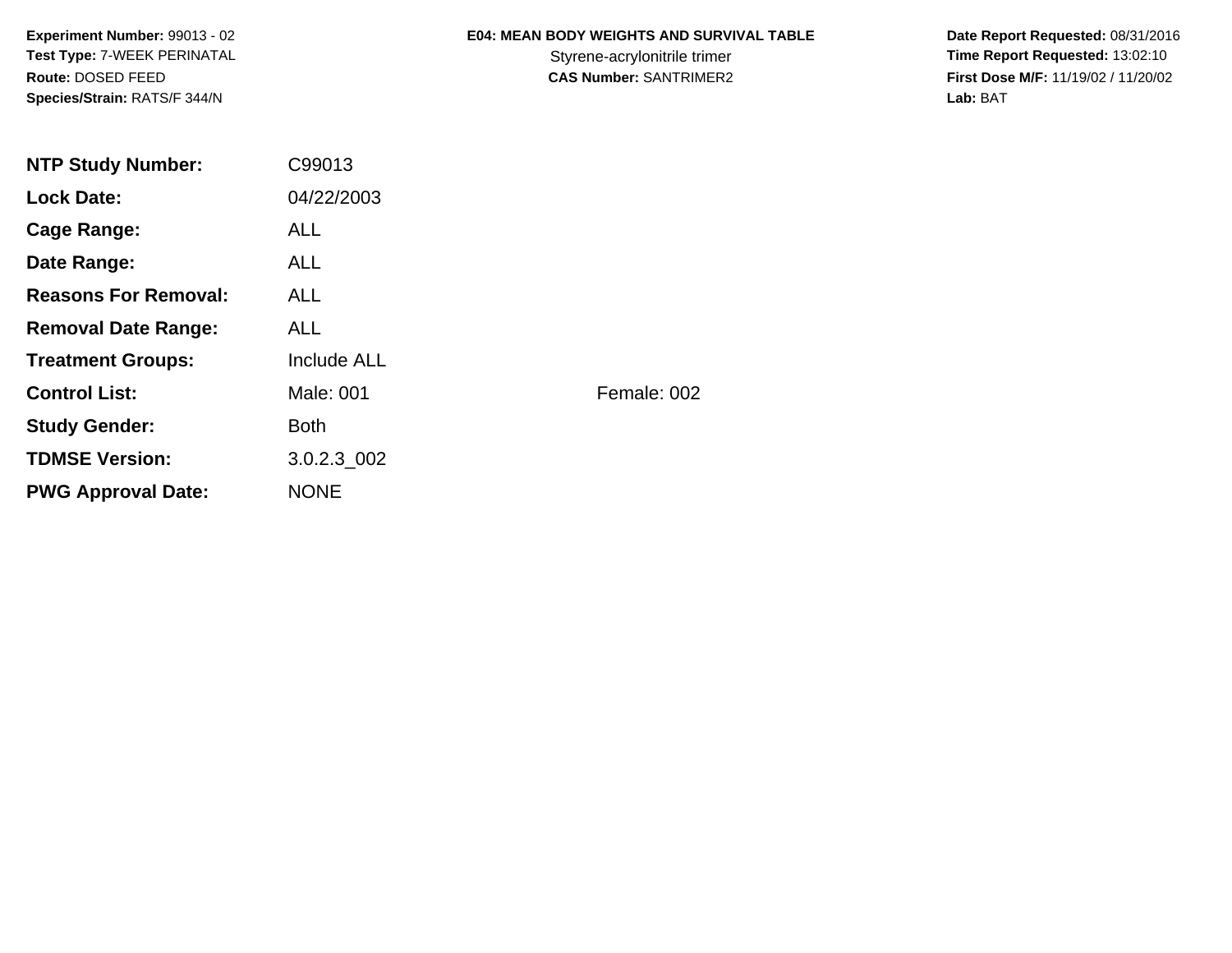**Experiment Number:** 99013 - 02**Test Type:** 7-WEEK PERINATAL**Route:** DOSED FEED**Species/Strain:** RATS/F 344/N

## **E04: MEAN BODY WEIGHTS AND SURVIVAL TABLE**

 **Date Report Requested:** 08/31/2016 Styrene-acrylonitrile trimer<br> **CAS Number:** SANTRIMER2 **Time Report Requested:** 13:02:10<br> **First Dose M/F:** 11/19/02 / 11/20/02 **First Dose M/F:** 11/19/02 / 11/20/02<br>Lab: BAT **Lab:** BAT

**MALE**

| <b>DAY</b>                | 0 PPM PUPS |    | 250 PPM PUPS |                        | 500 PPM PUPS |       |                 | 1000 PPM PUPS |       |                        | 2000 PPM PUPS |       |                        | 4000 PPM PUPS |       |                        |    |  |
|---------------------------|------------|----|--------------|------------------------|--------------|-------|-----------------|---------------|-------|------------------------|---------------|-------|------------------------|---------------|-------|------------------------|----|--|
|                           | WT(G)      | N  | WT(G)        | %<br>OF<br><b>CNTL</b> |              | WT(G) | %<br>ОF<br>CNTL | N             | WT(G) | %<br>OF<br><b>CNTL</b> | N             | WT(G) | %<br>OF<br><b>CNTL</b> |               | WT(G) | %<br>OF<br><b>CNTL</b> | N  |  |
|                           | 49.8       | 10 | 48.0         | 96.4                   | 10           | 45.7  | 91.9            | 10            | 47.4  | 95.3                   | 10            | 42.1  | 84.6                   | 10            | 24.7  | 48.4                   | 10 |  |
| 8                         | 77.2       | 10 | 75.1         | 97.2                   | 10           | 70.6  | 91.5            | 10            | 72.1  | 93.4                   | 10            | 58.7  | 76.0                   | -10           | 28.0  | 36.2                   | 9  |  |
| <b>TERM</b><br><b>SAC</b> | 118.1      | 10 | 114.3        | 96.8                   | 10           | 108.6 | 92.0            | 10            | 106.1 | 89.8                   | 10            | 73.6  | 62.3                   | 10            | 34.3  | 29.1                   | 9  |  |

\*\*\* END OF MALE \*\*\*